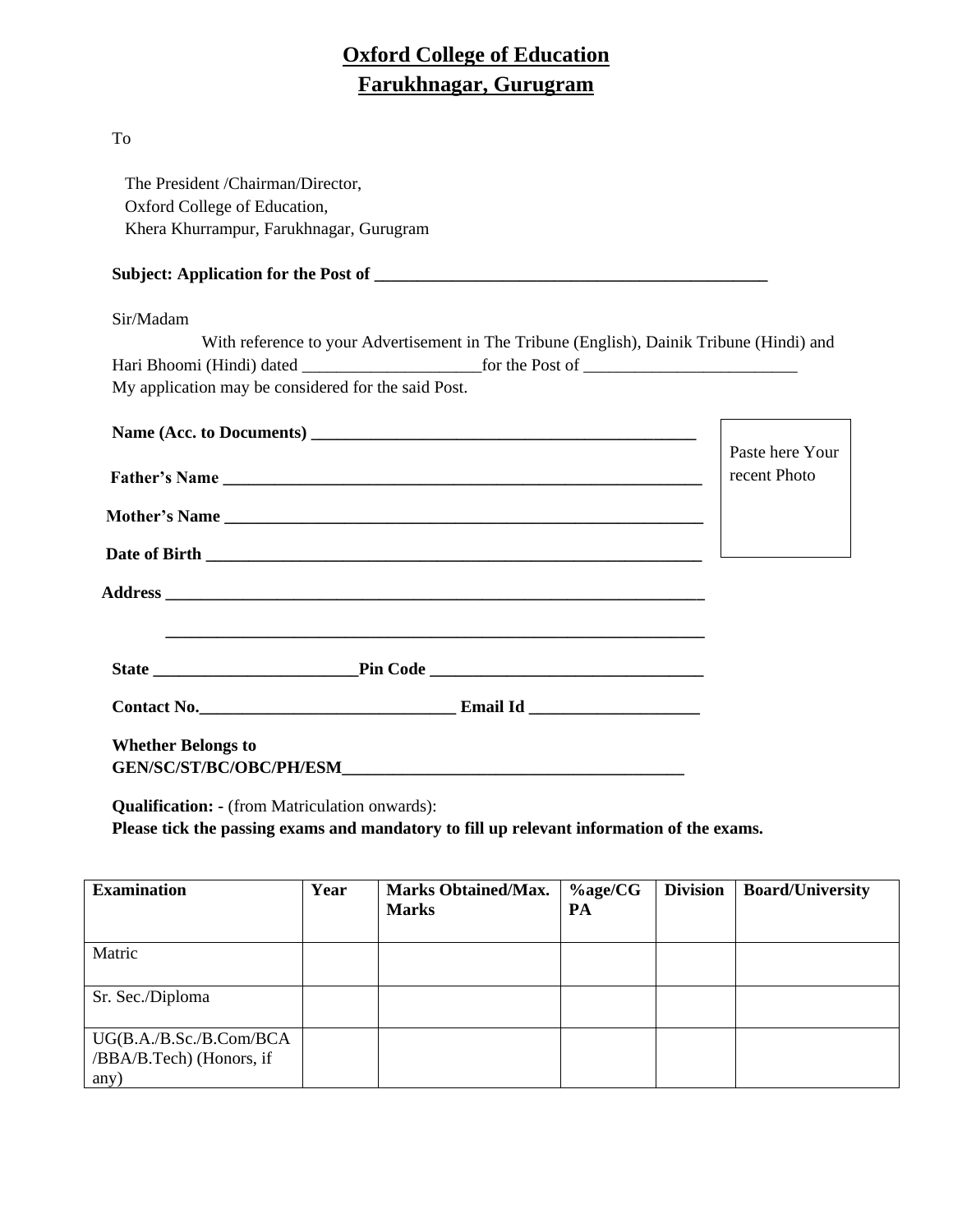| PG((M.A./M.COM./M.SC/<br>MCA./M.E/M.TECH |  |  |  |
|------------------------------------------|--|--|--|
| GOLD MEDAL, if any                       |  |  |  |
| B.Ed.                                    |  |  |  |
| M.Ed.                                    |  |  |  |
| M.PHIL                                   |  |  |  |
| Ph.D.                                    |  |  |  |
| NET/NET-JRF                              |  |  |  |
| Other                                    |  |  |  |

| <b>Experience:</b> Years |  |  | Davs |  |  |  | as per detail given below:- |
|--------------------------|--|--|------|--|--|--|-----------------------------|
|--------------------------|--|--|------|--|--|--|-----------------------------|

| Sr. No. | Name of<br><b>Institution/Organization</b> | Post $\&$<br>Nature of<br>Appointment | From with<br><b>Date</b> | To | <b>Total</b> |
|---------|--------------------------------------------|---------------------------------------|--------------------------|----|--------------|
|         |                                            |                                       |                          |    |              |
|         |                                            |                                       |                          |    |              |
|         |                                            |                                       |                          |    |              |
|         |                                            |                                       |                          |    |              |
|         |                                            |                                       |                          |    |              |

## **Paper Published in Journals:**

| <b>Particulars</b>   | <b>Free/Paid</b> | No's | ISSN No. | Impact<br>factor/References<br>if any |
|----------------------|------------------|------|----------|---------------------------------------|
| <b>National</b>      |                  |      |          |                                       |
| <b>International</b> |                  |      |          |                                       |

**No. of Conferences attended (National/International)\_\_\_\_\_\_\_\_\_\_\_\_\_\_\_\_\_\_\_\_\_\_\_\_\_\_\_\_\_\_\_\_\_\_\_\_\_\_\_**

**Papers Presented/Published in Conferences (National/International)\_\_\_\_\_\_\_\_\_\_\_\_\_\_\_\_\_\_\_\_\_\_\_\_\_\_**

**Conference/Seminar organized by you: (Attach List)**

**Number of Books Published\_\_\_\_\_\_\_\_\_\_\_\_\_\_\_\_\_\_\_\_\_\_\_\_\_\_\_\_\_\_\_\_\_\_\_\_\_\_\_\_\_\_\_\_\_\_\_\_\_\_\_\_\_\_\_\_\_\_\_\_\_**